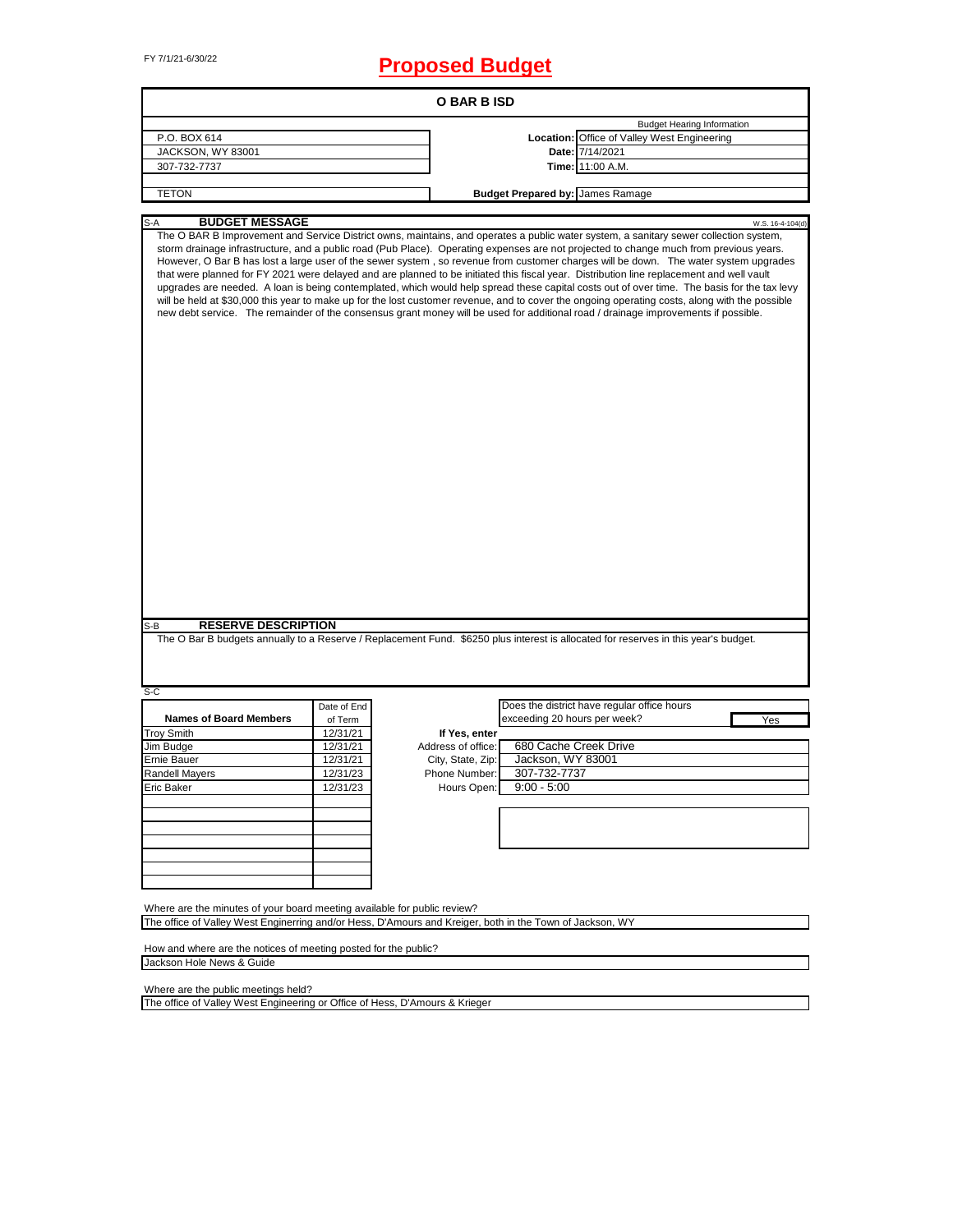## **PROPOSED BUDGET SUMMARY**

|       | <b>OVERVIEW</b>                                             | 2019-2020<br>Actual | 2020-2021<br>Estimated | 2021-2022<br>Proposed | Pending<br>Approval |
|-------|-------------------------------------------------------------|---------------------|------------------------|-----------------------|---------------------|
| $S-1$ | <b>Total Budgeted Expenditures</b>                          | \$28,487            | \$30,684               | \$95,562              |                     |
| $S-2$ | <b>Total Principal to Pay on Debt</b>                       | \$0                 | \$0                    | \$7,000               |                     |
| $S-3$ | <b>Total Change to Restricted Funds</b>                     | \$16                | \$18,756               | \$6,255               |                     |
|       |                                                             |                     |                        |                       |                     |
| $S-4$ | <b>Total General Fund and Forecasted Revenues Available</b> | \$70,926            | \$66,603               | \$108,931             |                     |
|       |                                                             |                     |                        |                       |                     |
| $S-5$ | Amount requested from County Commissioners                  | \$34,653            | \$30,000               | \$30,000              |                     |
|       |                                                             |                     |                        |                       |                     |
| $S-6$ | <b>Additional Funding Needed:</b>                           |                     |                        |                       |                     |

| $S-7$             | <b>REVENUE SUMMARY</b>                                                            | 2019-2020       | 2020-2021       | 2021-2022       | Pending                                                                                                                                                                                                                          |
|-------------------|-----------------------------------------------------------------------------------|-----------------|-----------------|-----------------|----------------------------------------------------------------------------------------------------------------------------------------------------------------------------------------------------------------------------------|
|                   |                                                                                   | Actual          | Estimated       | Proposed        | Approval                                                                                                                                                                                                                         |
|                   |                                                                                   |                 |                 |                 |                                                                                                                                                                                                                                  |
|                   | <b>Operating Revenues</b>                                                         | \$13,262        | \$13,000        | \$1,000         | <u>Mille College</u>                                                                                                                                                                                                             |
| $S-8$             | Tax levy (From the County Treasurer)                                              | \$34,653        | \$30,000        | \$30.000        | <u> Kalendari Se</u>                                                                                                                                                                                                             |
| $S-9$             | <b>Government Support</b>                                                         | \$0             | \$0             | \$0             | en de la familie de la familie de la familie de la familie de la familie de la familie de la familie de la fam<br>De la familie de la familie de la familie de la familie de la familie de la familie de la familie de la famili |
| $S-10$            | Grants                                                                            | \$0             | \$0             | \$10,762        | a katalunggal sa katalunggal sa katalunggal sa katalunggal sa katalunggal sa katalunggal sa katalunggal sa kat                                                                                                                   |
| $S-11$            | Other County Support (Not from Co. Treas.)                                        | \$0             | \$0             | \$0             |                                                                                                                                                                                                                                  |
| $S-12$            | <b>Miscellaneous</b>                                                              | \$16            | \$608           | \$50.005        | <u> Karl Barat da</u>                                                                                                                                                                                                            |
| $S-13$            | <b>Other Forecasted Revenue</b>                                                   | \$0             | \$0             | \$0             | an dheka ku dheka ku dheka ku dheka ku dheka ku dheka ku dheka ku dheka ku dheka ku dheka ku dheka ku dheka ku<br>Marka ku dheka ku dheka ku dheka ku dheka ku dheka ku dheka ku dheka ku dheka ku dheka ku dheka ku dheka ku dh |
|                   |                                                                                   |                 |                 |                 |                                                                                                                                                                                                                                  |
| $S-14$            | <b>Total Revenue</b>                                                              | \$47,931        | \$43.608        | \$91.767        | <u>tika k</u>                                                                                                                                                                                                                    |
| FY 7/1/21-6/30/22 |                                                                                   |                 |                 |                 | O BAR B ISD                                                                                                                                                                                                                      |
|                   | <b>EXPENDITURE SUMMARY</b>                                                        | 2019-2020       | 2020-2021       | 2021-2022       | Pending                                                                                                                                                                                                                          |
|                   |                                                                                   | Actual          | Estimated       | Proposed        | Approval                                                                                                                                                                                                                         |
|                   |                                                                                   |                 |                 |                 |                                                                                                                                                                                                                                  |
| $S-15$            | <b>Capital Outlay</b>                                                             | \$0             | \$7,000         | \$60,762        | <u> Timor a</u>                                                                                                                                                                                                                  |
| $S-16$            | <b>Interest and Fees On Debt</b>                                                  | \$0             | \$0             | \$3,000         | <u> Hillian Sa</u>                                                                                                                                                                                                               |
| $S-17$            | <b>Administration</b>                                                             | \$10,513        | \$11.643        | \$12,700        | <u>Tillitik sõn</u>                                                                                                                                                                                                              |
| $S-18$            | <b>Operations</b>                                                                 | \$16,326        | \$10,393        | \$17,000        | <u>Maria Sant</u>                                                                                                                                                                                                                |
| $S-19$            | <b>Indirect Costs</b>                                                             | \$1,648         | \$1,648         | \$2,100         | <u> Maria B</u>                                                                                                                                                                                                                  |
| <b>S-20R</b>      | <b>Expenditures paid by Reserves</b>                                              | \$0             | \$0             | \$0             | <u>man</u>                                                                                                                                                                                                                       |
| $S-20$            | <b>Total Expenditures</b>                                                         | \$28,487        | \$30.684        | \$95,562        | <u> Karl III ya kushi</u>                                                                                                                                                                                                        |
|                   |                                                                                   |                 |                 |                 |                                                                                                                                                                                                                                  |
|                   | <b>DEBT SUMMARY</b>                                                               | 2019-2020       | 2020-2021       | 2021-2022       | Pending                                                                                                                                                                                                                          |
|                   |                                                                                   | Actual          | Estimated       | Proposed        | Approval                                                                                                                                                                                                                         |
|                   |                                                                                   |                 |                 |                 |                                                                                                                                                                                                                                  |
| $S-21$            | <b>Principal Paid on Debt</b>                                                     | \$0             | \$0             | \$7,000         | <u>Milliones S</u>                                                                                                                                                                                                               |
|                   |                                                                                   | 2019-2020       | 2020-2021       | 2021-2022       | Pending                                                                                                                                                                                                                          |
|                   | <b>CASH AND INVESTMENTS</b>                                                       | Actual          | Estimated       | Proposed        | Approval                                                                                                                                                                                                                         |
|                   |                                                                                   |                 |                 |                 |                                                                                                                                                                                                                                  |
|                   |                                                                                   |                 |                 |                 |                                                                                                                                                                                                                                  |
|                   |                                                                                   |                 |                 |                 |                                                                                                                                                                                                                                  |
| $S-22$            | <b>TOTAL GENERAL FUNDS</b>                                                        | \$22,995        | \$22,995        | \$17,164        | <u>Tilling</u>                                                                                                                                                                                                                   |
|                   |                                                                                   |                 |                 |                 |                                                                                                                                                                                                                                  |
| $S-23$            | <b>Summary of Reserve Funds</b>                                                   |                 |                 |                 |                                                                                                                                                                                                                                  |
| $S-24$            | <b>Beginning Balance in Reserve Accounts</b><br>a. Sinking and Debt Service Funds | \$0             | \$0             | \$0             | 1999                                                                                                                                                                                                                             |
|                   | b. Reserves                                                                       |                 |                 |                 |                                                                                                                                                                                                                                  |
| $S-25$<br>$S-26$  | c. Bond Funds                                                                     | \$62,523<br>\$0 | \$62,539<br>\$0 | \$81,295<br>\$0 | a a a an t-òrdan an t-òrdan an t-òrdan an t-òrdan an t-òrdan an t-òrdan an t-òrdan an t-òrdan an t-òrdan an t-                                                                                                                   |
|                   |                                                                                   | \$62,523        | \$62,539        | \$81,295        | 1999<br><u>e de la construcción de la construcción de la construcción de la construcción de la construcción de la constru</u>                                                                                                    |
| $S-27$            | Total Reserves (a+b+c)<br>Amount to be added                                      |                 |                 |                 |                                                                                                                                                                                                                                  |
|                   |                                                                                   |                 |                 |                 |                                                                                                                                                                                                                                  |
| $S-28$<br>$S-29$  | a. Sinking and Debt Service Funds<br>b. Reserves                                  | \$0<br>\$16     | \$0<br>\$18,756 | \$0             | 11                                                                                                                                                                                                                               |
| $S-30$            | c. Bond Funds                                                                     | \$0             | \$0             | \$6,255<br>\$0  | <u> Hillian S</u>                                                                                                                                                                                                                |
|                   |                                                                                   |                 |                 |                 |                                                                                                                                                                                                                                  |
|                   | Total to be added (a+b+c)                                                         | \$16            | \$18,756        | \$6,255         | <u> Kalendari Ka</u>                                                                                                                                                                                                             |
|                   | <b>Subtotal</b>                                                                   |                 |                 |                 |                                                                                                                                                                                                                                  |
| $S-31$<br>$S-32$  | Less Total to be spent                                                            | \$62,539<br>\$0 | \$81,295<br>\$0 | \$87,550<br>\$0 | <u>Mariji ya K</u><br>74                                                                                                                                                                                                         |
| $S-33$            | TOTAL RESERVES AT END OF FISCAL YEAR                                              | \$62,539        | \$81.295        | \$87,550        | <u> Timoriya</u>                                                                                                                                                                                                                 |

*Budget Officer / District Official (if not same as "Submitted by")*

Date adopted by Special District \_

JACKSON, WY 83001 **DISTRICT ADDRESS:** P.O. BOX 614 **PREPARED BY:** James Ramage

**DISTRICT PHONE:** 307-732-7737

1/23/19 *Form approved by Wyoming Department of Audit, Public Funds Division Prepared in compliance with the Uniform Municipal Fiscal Procedures Act (W.S. 16-4-101 through 124) as it applies.*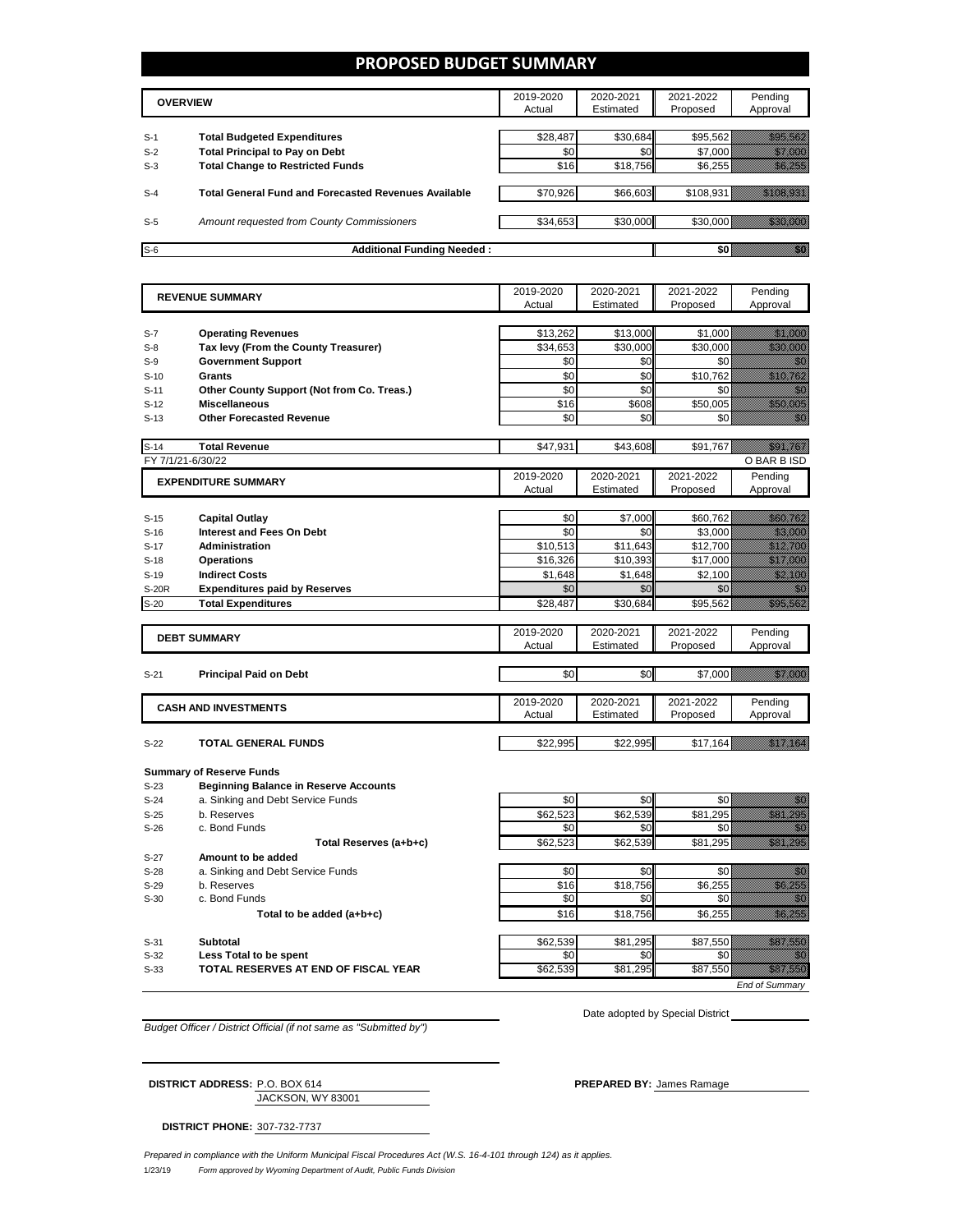| O BAR B ISD            |                                                                                        |                                 |                     |                        | <b>FYE</b>            | 6/30/2022                                                                                                                                                                                                                        |
|------------------------|----------------------------------------------------------------------------------------|---------------------------------|---------------------|------------------------|-----------------------|----------------------------------------------------------------------------------------------------------------------------------------------------------------------------------------------------------------------------------|
|                        | <b>NAME OF DISTRICT/BOARD</b>                                                          |                                 |                     |                        |                       |                                                                                                                                                                                                                                  |
|                        | PROPERTY TAXES AND ASSESSMENTS                                                         |                                 |                     |                        |                       |                                                                                                                                                                                                                                  |
|                        |                                                                                        |                                 |                     |                        |                       |                                                                                                                                                                                                                                  |
|                        |                                                                                        | <b>DOA Chart</b><br>of Accounts | 2019-2020<br>Actual | 2020-2021<br>Estimated | 2021-2022<br>Proposed | Pending<br>Approval                                                                                                                                                                                                              |
| $R-1$<br>$R-1.1$       | <b>Property Taxes and Assessments Received</b><br>Tax Levy (From the County Treasurer) | 4001                            | \$34,653            | \$30,000               | \$30,000              | <u> Kalendari Se</u>                                                                                                                                                                                                             |
| R-1.2                  | Other County Support (see note on the right)                                           | 4005                            |                     |                        |                       |                                                                                                                                                                                                                                  |
|                        |                                                                                        |                                 |                     |                        |                       |                                                                                                                                                                                                                                  |
|                        | <b>FORECASTED REVENUE</b>                                                              |                                 |                     |                        |                       |                                                                                                                                                                                                                                  |
|                        |                                                                                        | <b>DOA Chart</b><br>of Accounts | 2019-2020<br>Actual | 2020-2021<br>Estimated | 2021-2022<br>Proposed | Pending<br>Approval                                                                                                                                                                                                              |
| $R-2$                  | <b>Revenues from Other Governments</b>                                                 |                                 |                     |                        |                       |                                                                                                                                                                                                                                  |
| $R - 2.1$              | <b>State Aid</b>                                                                       | 4211                            |                     |                        |                       |                                                                                                                                                                                                                                  |
| $R - 2.2$<br>$R - 2.3$ | Additional County Aid (non-treasurer)<br>City (or Town) Aid                            | 4237<br>4237                    |                     |                        |                       |                                                                                                                                                                                                                                  |
| $R - 2.4$              | Other (Specify)                                                                        | 4237                            |                     |                        |                       |                                                                                                                                                                                                                                  |
|                        | R-2.5 Total Government Support                                                         |                                 | \$0                 | \$0                    | \$0                   | en de la familie de la familie de la familie de la familie de la familie de la familie de la familie de la fam<br>Constituit de la familie de la familie de la familie de la familie de la familie de la familie de la familie d |
| $R-3$                  | <b>Operating Revenues</b>                                                              |                                 |                     |                        |                       |                                                                                                                                                                                                                                  |
| R-3.1                  | <b>Customer Charges</b>                                                                | 4300                            | \$13,262            | \$13,000               | \$1,000               | <u>tik ka</u>                                                                                                                                                                                                                    |
|                        | R-3.2 Sales of Goods or Services                                                       | 4300                            |                     |                        |                       |                                                                                                                                                                                                                                  |
| $R - 3.3$              | <b>Other Assessments</b>                                                               | 4503                            |                     |                        |                       |                                                                                                                                                                                                                                  |
| $R - 3.4$<br>$R-4$     | <b>Total Operating Revenues</b><br><b>Grants</b>                                       |                                 | \$13,262            | \$13,000               | \$1,000               | <u>till framförfattar och en sta</u>                                                                                                                                                                                             |
| $R - 4.1$              | <b>Direct Federal Grants</b>                                                           | 4201                            |                     |                        |                       |                                                                                                                                                                                                                                  |
| $R-4.2$                | Federal Grants thru State Agencies                                                     | 4201                            |                     |                        | \$10,762              | <u> Karl III (</u>                                                                                                                                                                                                               |
| R-4.3                  | <b>Grants from State Agencies</b>                                                      | 4211                            |                     |                        |                       |                                                                                                                                                                                                                                  |
| $R - 4.4$              | <b>Total Grants</b>                                                                    |                                 | \$0                 | \$0                    | \$10,762              | <u> Karati (</u>                                                                                                                                                                                                                 |
| $R-5$                  | <b>Miscellaneous Revenue</b>                                                           |                                 |                     |                        |                       |                                                                                                                                                                                                                                  |
| $R - 5.1$              | Interest                                                                               | 4501                            | \$16                | \$6                    | \$5                   | e di Sala                                                                                                                                                                                                                        |
| R-5.2                  | Other: Specify<br>Possible Loan                                                        | 4500                            |                     |                        | \$50,000              | <u> Elizabeth C</u>                                                                                                                                                                                                              |
| R-5.3<br>$R - 5.4$     | Other: See Additional<br><b>Total Miscellaneous</b>                                    |                                 | \$16                | \$602<br>\$608         | \$50,005              | <u>ti ka</u>                                                                                                                                                                                                                     |
| $R - 5.5$              | <b>Total Forecasted Revenue</b>                                                        |                                 | \$13,278            | \$13,608               | \$61,767              | <u> Karl Lindon (</u>                                                                                                                                                                                                            |
|                        |                                                                                        |                                 |                     |                        |                       |                                                                                                                                                                                                                                  |
| $R-6$                  | <b>Other Forecasted Revenue</b>                                                        |                                 |                     |                        |                       |                                                                                                                                                                                                                                  |
| $R-6.1$                | a. Other past due as estimated by Co. Treas.                                           | 4004                            |                     |                        |                       |                                                                                                                                                                                                                                  |
| R-6.2                  | b. Other forecasted revenue (specify):                                                 |                                 |                     |                        |                       |                                                                                                                                                                                                                                  |
| $R-6.3$                |                                                                                        | 4500                            |                     |                        |                       |                                                                                                                                                                                                                                  |
| $R-6.4$                |                                                                                        | 4500                            |                     |                        |                       |                                                                                                                                                                                                                                  |
| $R-6.5$                |                                                                                        |                                 | \$0                 | \$0                    | \$0                   | en de la familie de la familie de la familie de la familie de la familie de la familie de la familie de la fam<br>Constitution de la familie de la familie de la familie de la familie de la familie de la familie de la familie |
|                        | R-6.6 Total Other Forecasted Revenue (a+b)                                             |                                 |                     |                        |                       |                                                                                                                                                                                                                                  |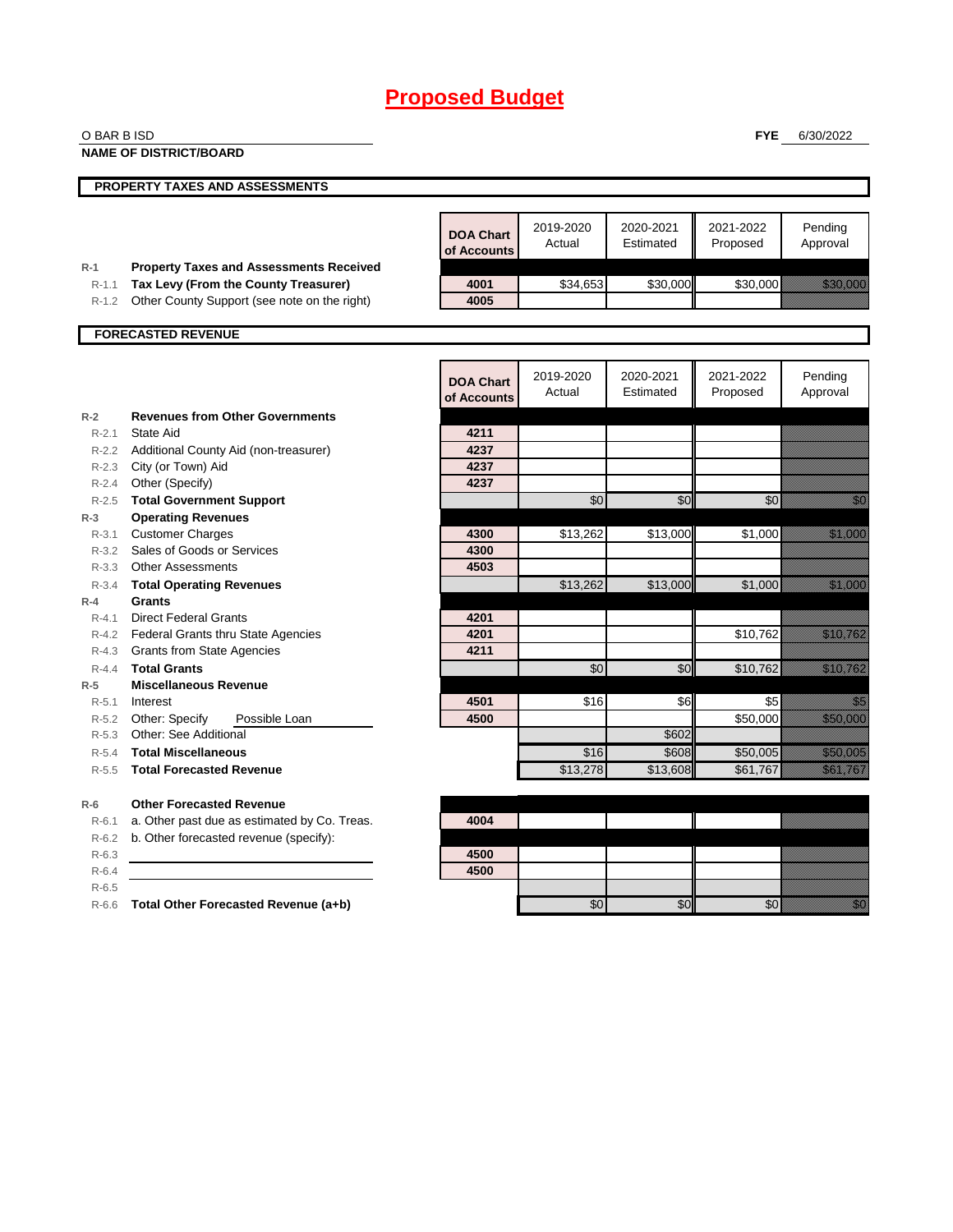#### O BAR B ISD **NAME OF DISTRICT/BOARD**

## **CAPITAL OUTLAY BUDGET**

|           |                              | <u>UI RUUUL</u> |
|-----------|------------------------------|-----------------|
| $E-1$     | <b>Capital Outlay</b>        |                 |
| $E - 1.1$ | <b>Real Property</b>         | 6201            |
| $E - 1.2$ | Vehicles                     | 6210            |
| $E-1.3$   | <b>Office Equipment</b>      | 6211            |
| $E - 1.4$ | Other (Specify)              |                 |
| $E - 1.5$ | Road / Drainage Improvements | 6200            |
| $E - 1.6$ | Water System Improvements    | 6200            |
| $E - 1.7$ |                              |                 |
| $F-1.8$   | <b>TOTAL CAPITAL OUTLAY</b>  |                 |
|           |                              |                 |

|           |                              | <b>DOA Chart</b> | 2019-2020<br>Actual | 2020-2021<br>Estimated | 2021-2022<br>Proposed | Pending<br>Approval                                                                                           |
|-----------|------------------------------|------------------|---------------------|------------------------|-----------------------|---------------------------------------------------------------------------------------------------------------|
|           |                              | of Accounts      |                     |                        |                       |                                                                                                               |
|           | <b>Capital Outlay</b>        |                  |                     |                        |                       |                                                                                                               |
| $E - 1.1$ | <b>Real Property</b>         | 6201             |                     |                        |                       |                                                                                                               |
| $E - 1.2$ | Vehicles                     | 6210             |                     |                        |                       |                                                                                                               |
| $E-1.3$   | Office Equipment             | 6211             |                     |                        |                       |                                                                                                               |
| $E-1.4$   | Other (Specify)              |                  |                     |                        |                       |                                                                                                               |
| $E - 1.5$ | Road / Drainage Improvements | 6200             |                     |                        | \$10,762              | <u> Karl Tingga</u>                                                                                           |
| $E-1.6$   | Water System Improvements    | 6200             |                     | \$7,000                | \$50,000              | <u> Harristo Sta</u>                                                                                          |
| $E-1.7$   |                              |                  |                     |                        |                       |                                                                                                               |
| $E-1.8$   | <b>TOTAL CAPITAL OUTLAY</b>  |                  | \$0                 | \$7,000                | \$60,762              | UMAN KANADA KANADA KANADA KANADA KANADA KANADA KANADA KANADA KANADA KANADA KANADA KANADA KANADA KANADA KANADA |

### **ADMINISTRATION BUDGET**

|           |                                      | <b>DOA Chart</b><br>of Accounts | 2019-2020<br>Actual | 2020-2021<br>Estimated | 2021-2022<br>Proposed | Pending<br>Approval                                                                                                                                                                                                             |
|-----------|--------------------------------------|---------------------------------|---------------------|------------------------|-----------------------|---------------------------------------------------------------------------------------------------------------------------------------------------------------------------------------------------------------------------------|
| $E-2$     | <b>Personnel Services</b>            |                                 |                     |                        |                       |                                                                                                                                                                                                                                 |
| $E - 2.1$ | Administrator                        | 7002                            |                     |                        |                       |                                                                                                                                                                                                                                 |
| $E - 2.2$ | Secretary                            | 7003                            |                     |                        |                       |                                                                                                                                                                                                                                 |
| $E - 2.3$ | Clerical                             | 7004                            |                     |                        |                       |                                                                                                                                                                                                                                 |
| $E - 2.4$ | Other (Specify)                      |                                 |                     |                        |                       |                                                                                                                                                                                                                                 |
| $E-2.5$   |                                      | 7005                            |                     |                        |                       |                                                                                                                                                                                                                                 |
| $E - 2.6$ |                                      | 7005                            |                     |                        |                       |                                                                                                                                                                                                                                 |
| $E - 2.7$ |                                      |                                 |                     |                        |                       |                                                                                                                                                                                                                                 |
| $E-3$     | <b>Board Expenses</b>                |                                 |                     |                        |                       |                                                                                                                                                                                                                                 |
| $E - 3.1$ | Travel                               | 7011                            |                     |                        |                       |                                                                                                                                                                                                                                 |
| $E - 3.2$ | Mileage                              | 7012                            |                     |                        |                       |                                                                                                                                                                                                                                 |
| $E - 3.3$ | Other (Specify)                      |                                 |                     |                        |                       |                                                                                                                                                                                                                                 |
| $E - 3.4$ |                                      | 7013                            |                     |                        |                       |                                                                                                                                                                                                                                 |
| $E - 3.5$ |                                      | 7013                            |                     |                        |                       |                                                                                                                                                                                                                                 |
| $E - 3.6$ |                                      |                                 |                     |                        |                       |                                                                                                                                                                                                                                 |
| $E-4$     | <b>Contractual Services</b>          |                                 |                     |                        |                       |                                                                                                                                                                                                                                 |
| $E - 4.1$ | Legal                                | 7021                            | \$1,754             | \$1,000                | \$2,000               | a a chuid ann an chuid an chuid an chuid an chuid an chuid an chuid an chuid an chuid an chuid an chuid an chu                                                                                                                  |
| $E-4.2$   | Accounting/Auditing                  | 7022                            |                     |                        |                       |                                                                                                                                                                                                                                 |
| $E-4.3$   | Other (Specify)                      |                                 |                     |                        |                       |                                                                                                                                                                                                                                 |
| $E - 4.4$ | Administration                       | 7023                            | \$8,598             | \$10,500               | \$10,500              | <u> Karl Sara</u>                                                                                                                                                                                                               |
| $E-4.5$   |                                      | 7023                            |                     |                        |                       |                                                                                                                                                                                                                                 |
| $E-4.6$   |                                      |                                 |                     |                        |                       |                                                                                                                                                                                                                                 |
| $E-5$     | <b>Other Administrative Expenses</b> |                                 |                     |                        |                       |                                                                                                                                                                                                                                 |
| $E - 5.1$ | <b>Office Supplies</b>               | 7031                            | \$30                |                        | \$50                  | <u>i k</u>                                                                                                                                                                                                                      |
| $E-5.2$   | Office equipment, rent & repair      | 7032                            |                     |                        |                       |                                                                                                                                                                                                                                 |
| $E-5.3$   | Education                            | 7033                            |                     |                        |                       |                                                                                                                                                                                                                                 |
| $E - 5.4$ | Registrations                        | 7034                            |                     |                        |                       |                                                                                                                                                                                                                                 |
| $E-5.5$   | Other (Specify)                      |                                 |                     |                        |                       |                                                                                                                                                                                                                                 |
| $E-5.6$   | P.O. Box Rental                      | 7035                            | \$88                | \$98                   | \$100                 | <u>ti ka</u>                                                                                                                                                                                                                    |
| $E - 5.7$ | Advertising                          | 7035                            | 343                 | \$45                   | \$50                  | <u>filipinale</u>                                                                                                                                                                                                               |
| $E - 5.8$ |                                      |                                 |                     |                        |                       |                                                                                                                                                                                                                                 |
| $E-6$     | <b>TOTAL ADMINISTRATION</b>          |                                 | \$10,513            | \$11,643               | \$12,700              | a katalunggal katalunggal katalunggal katalunggal katalunggal katalunggal katalunggal katalunggal katalunggal<br>Katalunggal katalunggal katalunggal katalunggal katalunggal katalunggal katalunggal katalunggal katalunggal ka |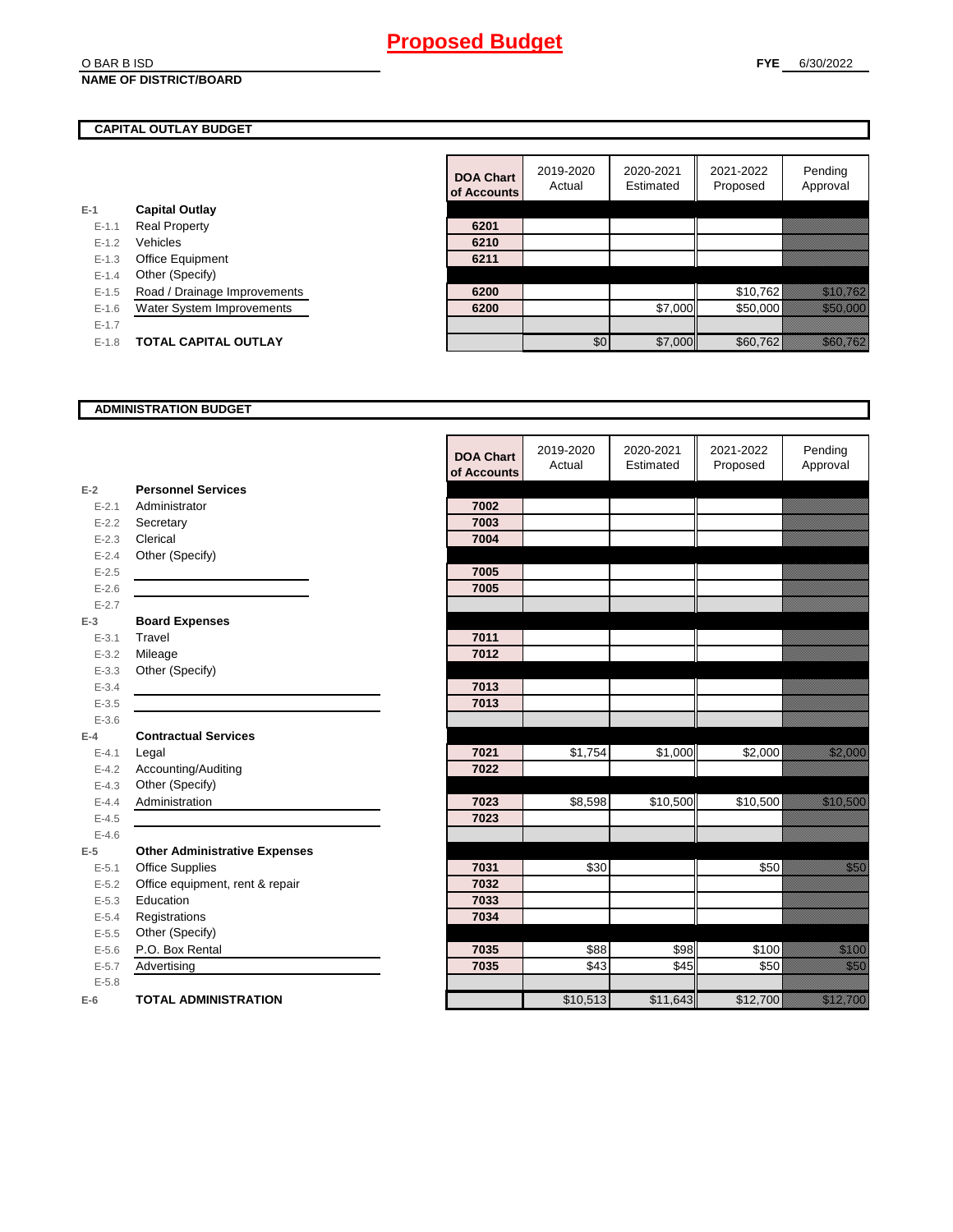# O BAR B ISD

**OPERATIONS BUDGET**

|            |                                        | <b>DOA Chart</b> | 2019-2020           | 2020-2021 | 2021-2022 | Pending                                                                                                                                                                                                                          |
|------------|----------------------------------------|------------------|---------------------|-----------|-----------|----------------------------------------------------------------------------------------------------------------------------------------------------------------------------------------------------------------------------------|
|            |                                        | of Accounts      | Actual              | Estimated | Proposed  | Approval                                                                                                                                                                                                                         |
| $E-7$      | <b>Personnel Services</b>              |                  |                     |           |           |                                                                                                                                                                                                                                  |
| $E - 7.1$  | Wages--Operations                      | 7202             |                     |           |           |                                                                                                                                                                                                                                  |
| $E - 7.2$  | <b>Service Contracts</b>               | 7203             |                     |           |           |                                                                                                                                                                                                                                  |
| $E - 7.3$  | Other (Specify)                        |                  |                     |           |           |                                                                                                                                                                                                                                  |
| $E - 7.4$  |                                        | 7204             |                     |           |           |                                                                                                                                                                                                                                  |
| $E - 7.5$  |                                        | 7204             |                     |           |           |                                                                                                                                                                                                                                  |
| $E - 7.6$  |                                        |                  |                     |           |           |                                                                                                                                                                                                                                  |
| $E-8$      | <b>Travel</b>                          |                  |                     |           |           |                                                                                                                                                                                                                                  |
| $E - 8.1$  | Mileage                                | 7211             |                     |           |           |                                                                                                                                                                                                                                  |
| $E - 8.2$  | Other (Specify)                        |                  |                     |           |           |                                                                                                                                                                                                                                  |
| $E - 8.3$  |                                        | 7212             |                     |           |           |                                                                                                                                                                                                                                  |
| $E - 8.4$  |                                        | 7212             |                     |           |           |                                                                                                                                                                                                                                  |
| $E - 8.5$  |                                        |                  |                     |           |           |                                                                                                                                                                                                                                  |
| $E-9$      | <b>Operating supplies (List)</b>       |                  |                     |           |           |                                                                                                                                                                                                                                  |
| $E-9.1$    |                                        | 7220             |                     |           |           |                                                                                                                                                                                                                                  |
| $E - 9.2$  |                                        | 7220             |                     |           |           |                                                                                                                                                                                                                                  |
| $E - 9.3$  |                                        | 7220             |                     |           |           |                                                                                                                                                                                                                                  |
| $E - 9.4$  |                                        | 7220             |                     |           |           |                                                                                                                                                                                                                                  |
| $E-9.5$    |                                        |                  |                     |           |           |                                                                                                                                                                                                                                  |
| $E-10$     | <b>Program Services (List)</b>         |                  |                     |           |           |                                                                                                                                                                                                                                  |
| $E - 10.1$ | Road Maintenance                       | 7230             | \$745               | \$748     | \$1,000   | <u> Mariji Septemba</u>                                                                                                                                                                                                          |
| $E-10.2$   | Water System O&M                       | 7230             | $\overline{14,119}$ | \$8,500   | \$12,000  | a katika katika katika katika katika katika katika katika katika katika katika katika katika katika katika kat<br>Katika katika katika katika katika katika katika katika katika katika katika katika katika katika katika katik |
| $E-10.3$   | Sewer System O&M                       | 7230             |                     |           | \$1,500   | <u>tionalised</u>                                                                                                                                                                                                                |
| $E-10.4$   | Storm Drainage O&M                     | 7230             |                     |           | \$1,000   | <u> Mariji Septemba</u>                                                                                                                                                                                                          |
| $E-10.5$   |                                        |                  |                     |           |           |                                                                                                                                                                                                                                  |
| $E-11$     | <b>Contractual Arrangements (List)</b> |                  |                     |           |           |                                                                                                                                                                                                                                  |
| $E-11.1$   |                                        | 7400             |                     |           |           |                                                                                                                                                                                                                                  |
| $E-11.2$   |                                        | 7400             |                     |           |           |                                                                                                                                                                                                                                  |
| $E-11.3$   |                                        | 7400             |                     |           |           |                                                                                                                                                                                                                                  |
| $E-11.4$   |                                        | 7400             |                     |           |           |                                                                                                                                                                                                                                  |
| $E-11.5$   |                                        |                  |                     |           |           |                                                                                                                                                                                                                                  |
| $E-12$     | <b>Other operations (Specify)</b>      |                  |                     |           |           |                                                                                                                                                                                                                                  |
| $E-12.1$   | <b>Water Quality Monitoring</b>        | 7450             | \$951               | \$660     | \$1,000   | <u>tinggal sa</u>                                                                                                                                                                                                                |
| $E-12.2$   | Electrical - Well Pump                 | 7450             | \$511               | \$485     | \$500     | <u>tik k</u>                                                                                                                                                                                                                     |
| $E-12.3$   |                                        | 7450             |                     |           |           |                                                                                                                                                                                                                                  |
| $E-12.4$   |                                        | 7450             |                     |           |           |                                                                                                                                                                                                                                  |
| $E-12.5$   |                                        |                  |                     |           |           |                                                                                                                                                                                                                                  |
| $E-13$     | <b>TOTAL OPERATIONS</b>                |                  | \$16,326            | \$10,393  | \$17,000  | a katika katika katika katika katika katika katika katika katika katika katika katika katika katika katika kat<br>Katika katika katika katika katika katika katika katika katika katika katika katika katika katika katika katik |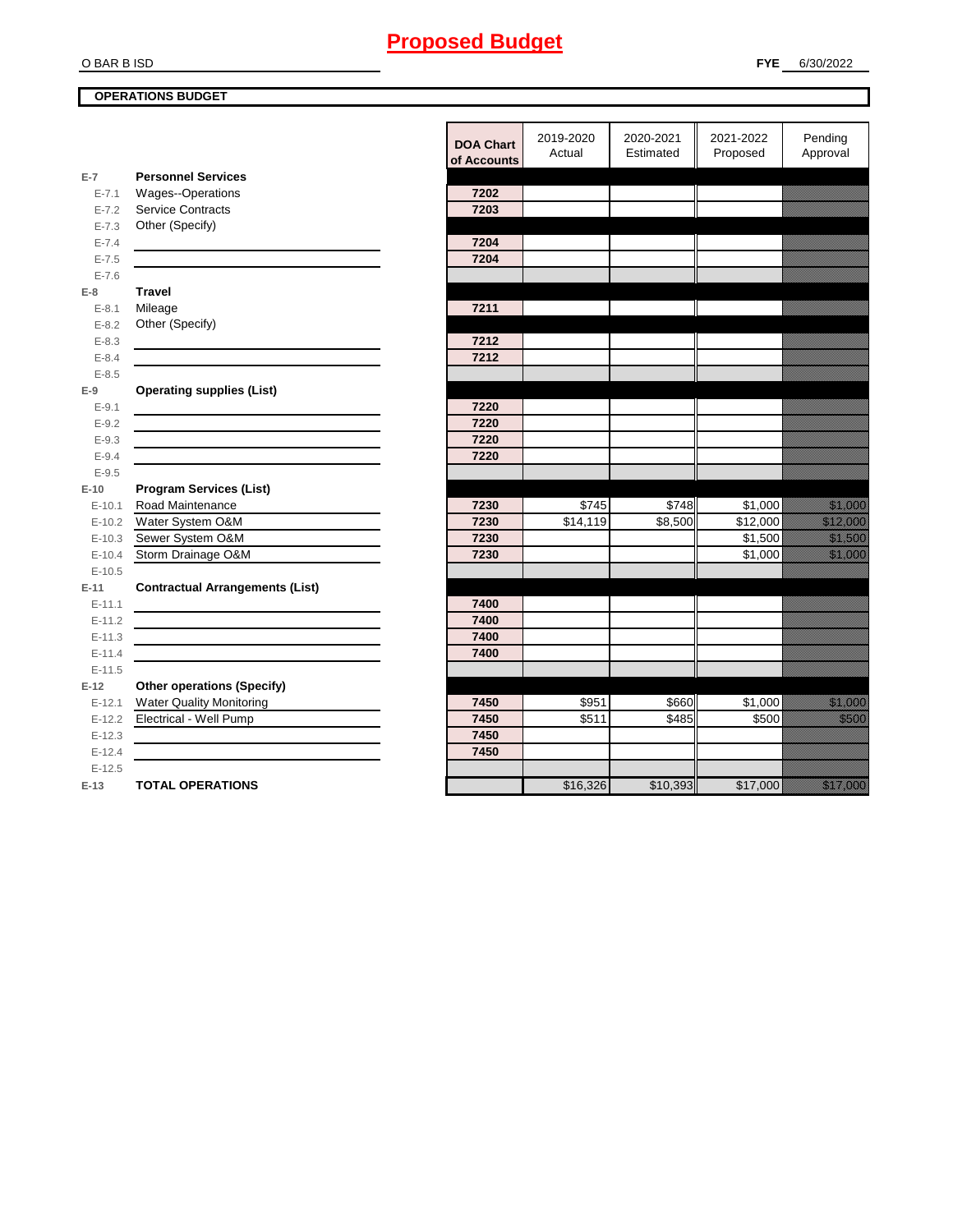#### O BAR B ISD

#### **INDIRECT COSTS BUDGET**

|          |                              | <b>DOA Chart</b><br>of Accounts | 2019-2020<br>Actual | 2020-2021<br>Estimated | 2021-2022<br>Proposed | Pending<br>Approval                                                                                                   |
|----------|------------------------------|---------------------------------|---------------------|------------------------|-----------------------|-----------------------------------------------------------------------------------------------------------------------|
| $E-14$   | Insurance                    |                                 |                     |                        |                       |                                                                                                                       |
| $E-14.1$ | Liability                    | 7502                            | \$1,548             | \$1,548                | \$2,000               | <u>ti ka</u>                                                                                                          |
| $E-14.2$ | Buildings and vehicles       | 7503                            |                     |                        |                       |                                                                                                                       |
| $E-14.3$ | Equipment                    | 7504                            |                     |                        |                       |                                                                                                                       |
| $E-14.4$ | Other (Specify)              |                                 |                     |                        |                       |                                                                                                                       |
| $E-14.5$ | <b>Treasurer Bond</b>        | 7505                            | \$100               | \$100                  | \$100                 | <u>ti ka</u>                                                                                                          |
| $E-14.6$ |                              | 7505                            |                     |                        |                       |                                                                                                                       |
| $E-14.7$ |                              |                                 |                     |                        |                       |                                                                                                                       |
| $E-15$   | Indirect payroll costs:      |                                 |                     |                        |                       |                                                                                                                       |
| $E-15.1$ | FICA (Social Security) taxes | 7511                            |                     |                        |                       |                                                                                                                       |
| $E-15.2$ | <b>Workers Compensation</b>  | 7512                            |                     |                        |                       |                                                                                                                       |
| $E-15.3$ | <b>Unemployment Taxes</b>    | 7513                            |                     |                        |                       |                                                                                                                       |
| $E-15.4$ | Retirement                   | 7514                            |                     |                        |                       |                                                                                                                       |
| $E-15.5$ | <b>Health Insurance</b>      | 7515                            |                     |                        |                       |                                                                                                                       |
| $E-15.6$ | Other (Specify)              |                                 |                     |                        |                       |                                                                                                                       |
| $E-15.7$ |                              | 7516                            |                     |                        |                       |                                                                                                                       |
| $E-15.8$ |                              | 7516                            |                     |                        |                       |                                                                                                                       |
| $E-15.9$ |                              |                                 |                     |                        |                       |                                                                                                                       |
| $E-17$   | <b>TOTAL INDIRECT COSTS</b>  |                                 | \$1,648             | \$1,648                | \$2,100               | <u>e dhe që përfshën për përfshën për përfshën për përfshën për përfshën për përfshën për përfshën për përfshën p</u> |

## **DEBT SERVICE BUDGET**

|         |                           | <b>DOA Chart</b><br>of Accounts | 2019-2020<br>Actual | 2020-2021<br>Estimated | 2021-2022<br>Proposed | Pending<br>Approval                                                                                                  |
|---------|---------------------------|---------------------------------|---------------------|------------------------|-----------------------|----------------------------------------------------------------------------------------------------------------------|
|         | <b>Debt Service</b>       |                                 |                     |                        |                       |                                                                                                                      |
| $D-1.1$ | Principal                 | 6401                            |                     |                        | \$7,000               | <u> Karlingan yang ber</u>                                                                                           |
| $D-1.2$ | Interest                  | 6410                            |                     |                        | \$2,500               | <u>tik komunistiske komunistiske komunistiske komunistiske komunistiske komunistiske komunistiske komunistiske k</u> |
| $D-1.3$ | Fees                      | 6420                            |                     |                        | \$500                 | <u> Karlingha</u>                                                                                                    |
|         | <b>TOTAL DEBT SERVICE</b> |                                 | \$0                 | \$0                    | \$10,000              | <u> Karl (</u>                                                                                                       |

| D-1 | <b>Debt Service</b> |
|-----|---------------------|

D-1.1 **Principal** 

D-1.2 **Interest** 

**D-2 TOTAL DEBT SERVICE**